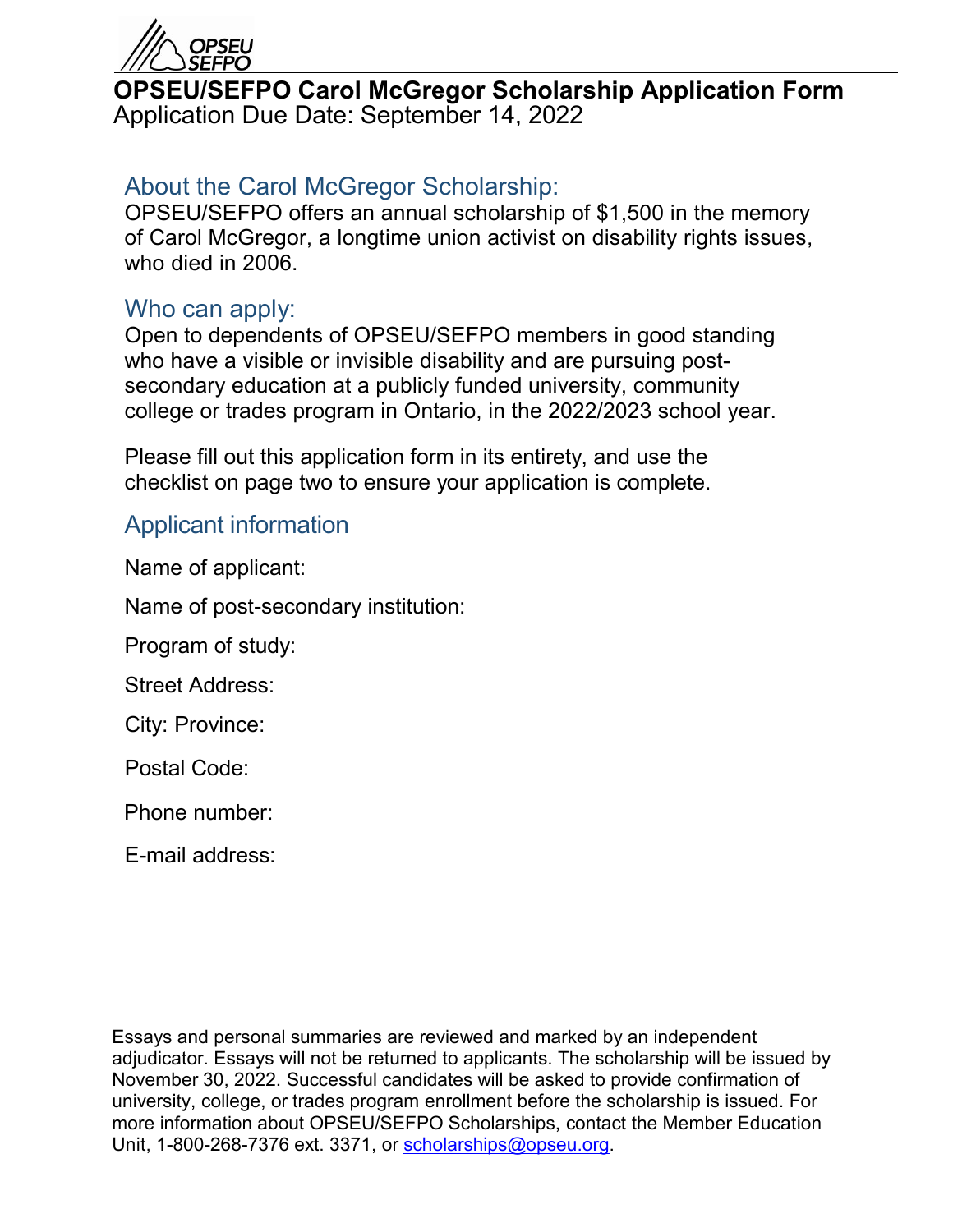

## **OPSEU/SEFPO Carol McGregor Scholarship Application Form** Application Due Date: September 14, 2022

## OPSEU/SEFPO member information:

Name:

(must be an OPSEU/SEFPO member in good standing):

Member number:

Local:

Applicant's relationship to the member:

## Checklist:

The following items must be submitted with your application, and received by OPSEU/SEFPO on or before September 14, 2022. Applications received after September 14, 2022 will not be considered.

- $\Box$  This application form, completed fully
- $\Box$  Respond to the following question. Your response may be a maximum of 1,000 word essay, or a photo series, short video, poem, audio file or visual art piece.

#### **What is an experience where you helped to defend disability rights and/or human rights?**

☐ A brief resume indicating your disability, accomplishments, field of study, and your relationship to an OPSEU/SEFPO member in good standing.

Essays and personal summaries are reviewed and marked by an independent adjudicator. Essays will not be returned to applicants. The scholarship will be issued by November 30, 2022. Successful candidates will be asked to provide confirmation of university, college, or trades program enrollment before the scholarship is issued. For more information about OPSEU/SEFPO Scholarships, contact the Member Education Unit, 1-800-268-7376 ext. 3371, or [scholarships@opseu.org.](mailto:scholarships@opseu.org)